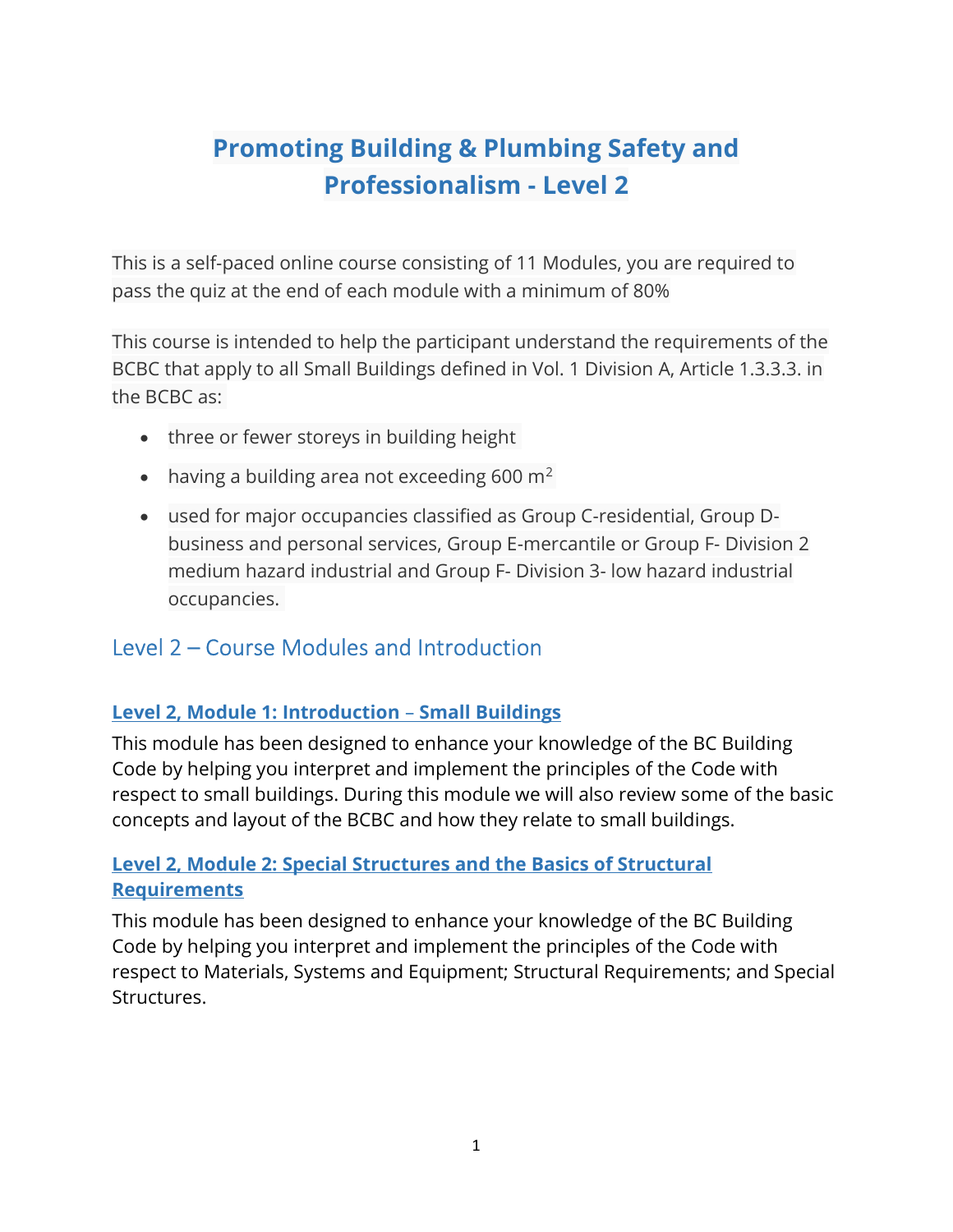Topics include: Tents and air-supported structures; Soil gas including Radon; Siteassembled and Factory-built Buildings; Concrete, Wood and Lumber, Metal; Structural Design; Specified Loads; Deflections; and Foundations.

#### Level 2, Module 3: Design of Areas and Spaces: Access for Persons with Disabilities and Additional Requirements for Small Buildings

During this module, we introduce the design of areas and spaces – access for people with disabilities and additional requirements for small buildings.

In this section you will: explain and apply requirements pertaining to Accessibility; explain and apply the 2018 BCBC standards and requirements pertaining to occupancy requirements; apply specific design standards and requirements to a range of building components, including doors, ramps, elevators, washrooms, etc.; and identify relevant sections of the Code that help calculate the minimum ceiling height and room area requirements for various occupancies.

#### Level 2, Module 4: Stairs, Ramps, Landings, Handrails, and Guards

During this module, we address the guidelines for designing and building interior and exterior stairs, ramps, landings, guards, and railings.

In this section, you will: explain and apply the 2018 BCBC standards and requirements pertaining to small building stairs, ramps and landings; explain and apply the 2018 BCBC standards and requirements pertaining to small building handrails and guards; and determine requirements for construction of stairs and ramps.

#### Level 2, Module 5: Means of Egress

In this module, we introduce means of egress requirements for a safe egress system for all occupancies. Requirements for exits, access to exits and means of egress as well as other exiting conditions such as fire protection of exits, limiting obstructions in a means of egress, signage, and lighting, are all part of the overall topic of the safe evacuation of buildings covered in this module.

In this section, you will: apply general requirements for exits; determine and apply dimensions for means of egress; explain and apply rules for fire protection of exits; specify and apply rules addressing obstructions and hazards in means of egress;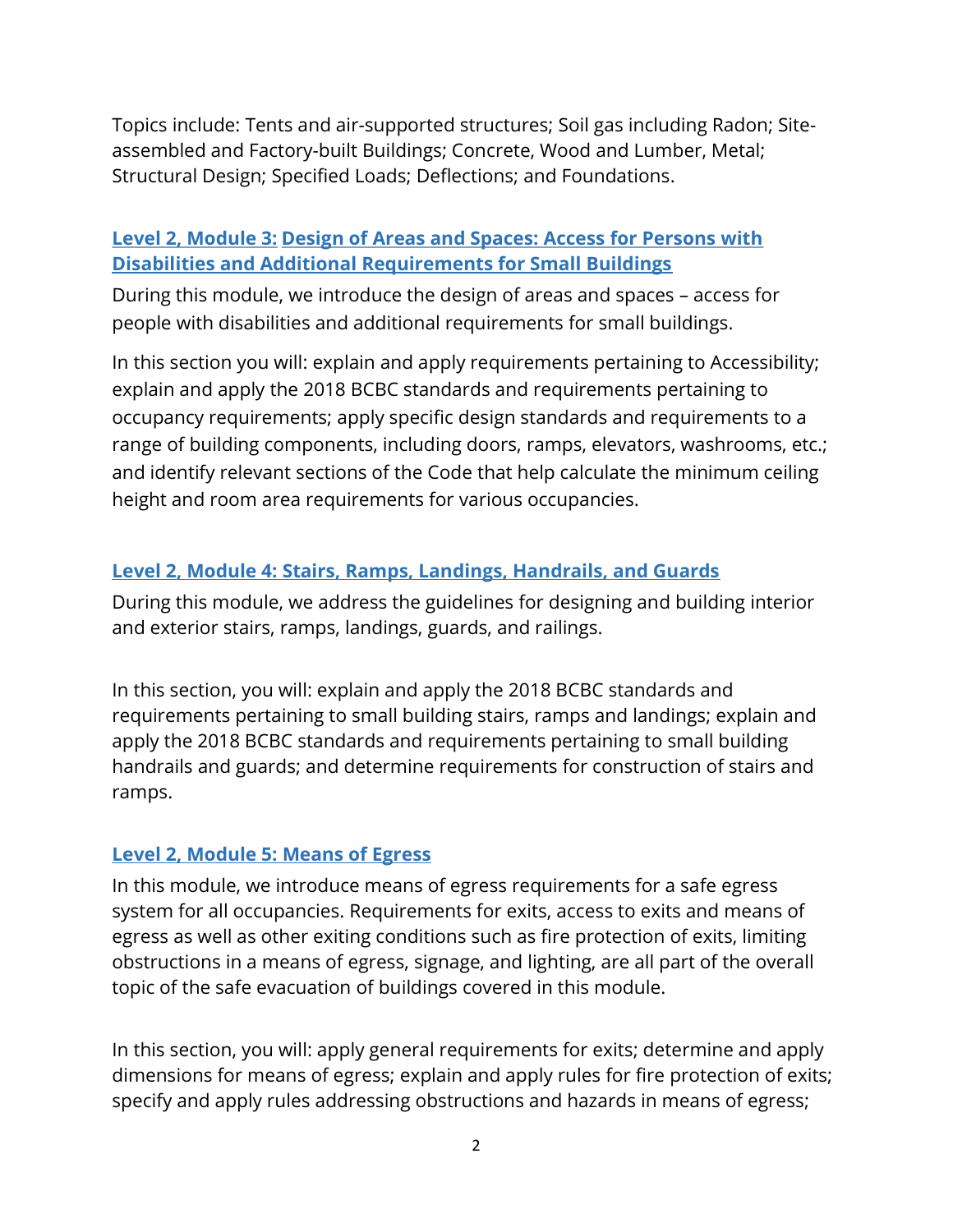specify rules for doors in means of egress; determine and apply requirements for access to exits; determine and apply requirements for exit from floor areas; determine and apply requirements for egress from dwelling units and bedrooms; and determine and apply requirements for safety signage and emergency lighting.

#### Level 2, Module 6: Fire Protection I

During this module, we address fire protection. This module will look at Subsections 9.10.1. Definitions and Application through 9.10.14. Spatial Separation Between Buildings. These subsections address a range of fire safety issues, beginning with the definition of certain fire protection rules and ratings. They also help determine which fire protection requirements apply to a particular small building, regulated under Part 9 of the BCBC, based on considerations such as occupancies and building height.

Also, considered in this chapter are permitted openings in structures as they relate to fire safety, types of construction used in small buildings, fire resistance of building elements, and fire separations within buildings.

#### Level 2, Module 7: Fire Protection II

During this module, we continue with fire protection from where we ended at Subsection 9.10.14. Note that Subsection 9.10.15., "Spatial Separation Between Houses," which deals with buildings containing only dwelling units with no dwelling units above another, and houses with a secondary suite will not be covered in this course as it was included in Level 1.

This module continues the discussion of fire protection and safety in small buildings. Topics include: Fire Blocks, Subsection 9.10.16.; Flame-Spread Limits, Subsection 9.10.17.; Alarm and Detection Systems, Subsection 9.10.18.; Smoke Alarms, Subsection 9.10.19.; Fire fighting, Subsection 9.10.20.; Fire Protection for Construction Camps, Subsection 9.10.21.; Fire Protection for Gas, Propane and Electric Cooktops and Ovens, Subsection 9.10.22.

#### Level 2, Module 8: Fire Protection III

During this module, we continue with fire protection in small buildings and cover important additional material that helps you to understand, calculate, and apply the fire performance requirements and the minimum materials specifications of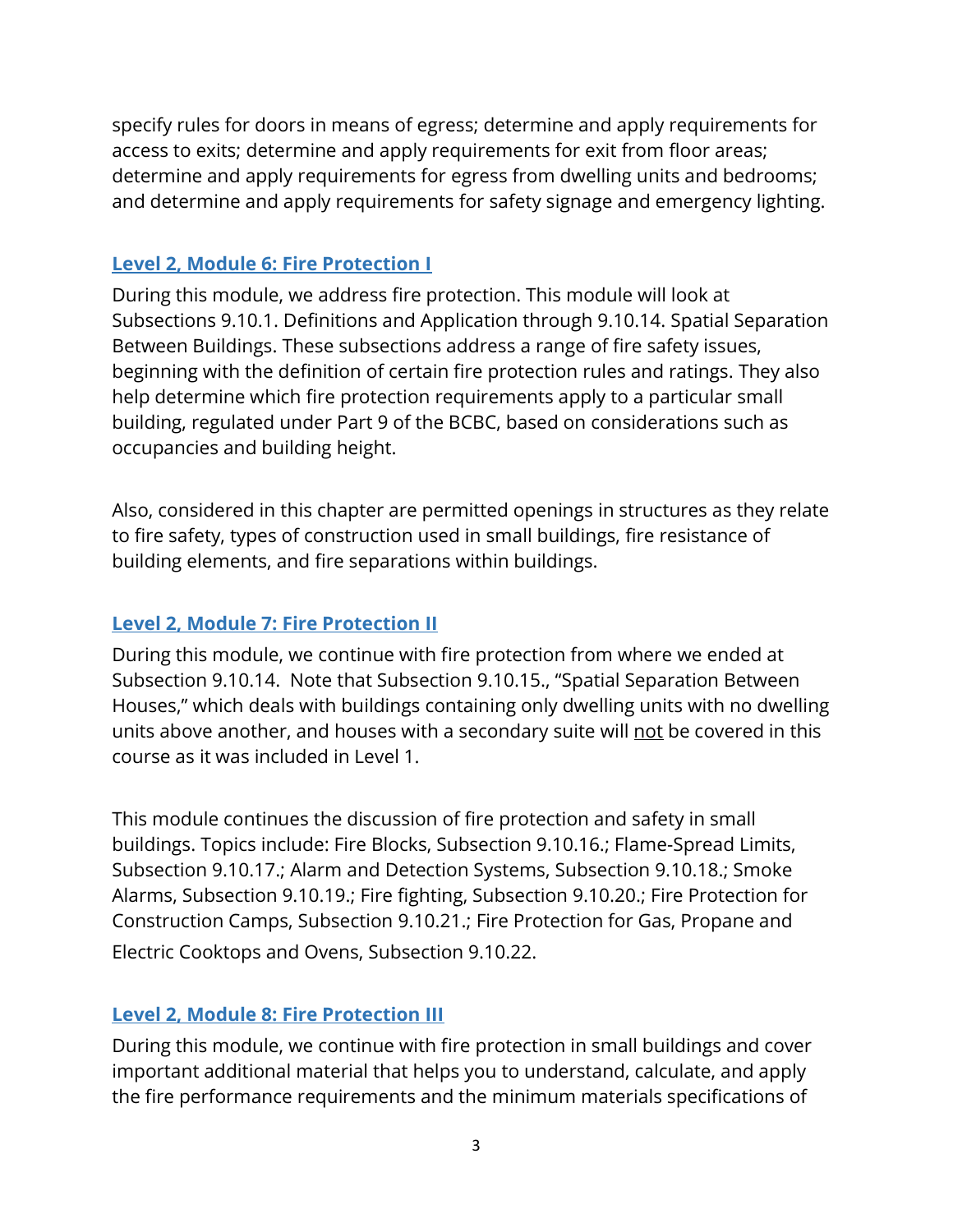the BCBC. The Fire and Sound Resistance Tables, Appendix D, and test methods described in Part 3 will be referenced.

Topics include: Fire-performance information for materials and assemblies used in Part 9 small buildings; Equivalent thickness; Fire-resistance ratings; Flame-spread ratings; Noncombustibility; Protection of openings in fire-rated assemblies; Use of Tables 9.10.3.1.-A. and 9.10.3.1.-B. to determine fire and sound resistance ratings for a variety of specified assemblies.

#### Level 2, Module 9: Energy Efficiency

In this module, we address Section 9.36, "Energy Efficiency," applies to the increasingly important topics of resource and energy conservation and environmental efficiency and responsibility in the design and construction of all buildings, which includes all small buildings.

Topics include how to determine and apply code requirements related to: Energy efficiency for mixed use occupancies within the scope of Part 9, and Energy efficiency for buildings of Residential Occupancy within the scope of Part 9. NOTE: We will not be reviewing performance, NECB or Energy Step Code requirements in this course.

#### Level 2, Module 10: Plumbing

In this module, we address personal, public health and sanitation issues to do with plumbing. Topics include: Plumbing and Drainage Systems; Plumbing Fixtures and Facilities; Plumbing Requirements Related to Occupancy; and Plumbing Safety and Sanitation.

As these requirements relate to Part 9 small buildings, they are first discussed in Section 9.31. and Article 9.31.2.1. directs us to Part 7, Plumbing Services. This area of the Building Code and this module of your training primarily addresses the numerical and occupancy requirements for plumbing facilities and components within those facilities—the number and gender of washrooms, required water closets and lavatories, etc. and describe the special requirements related to plumbing fixtures.